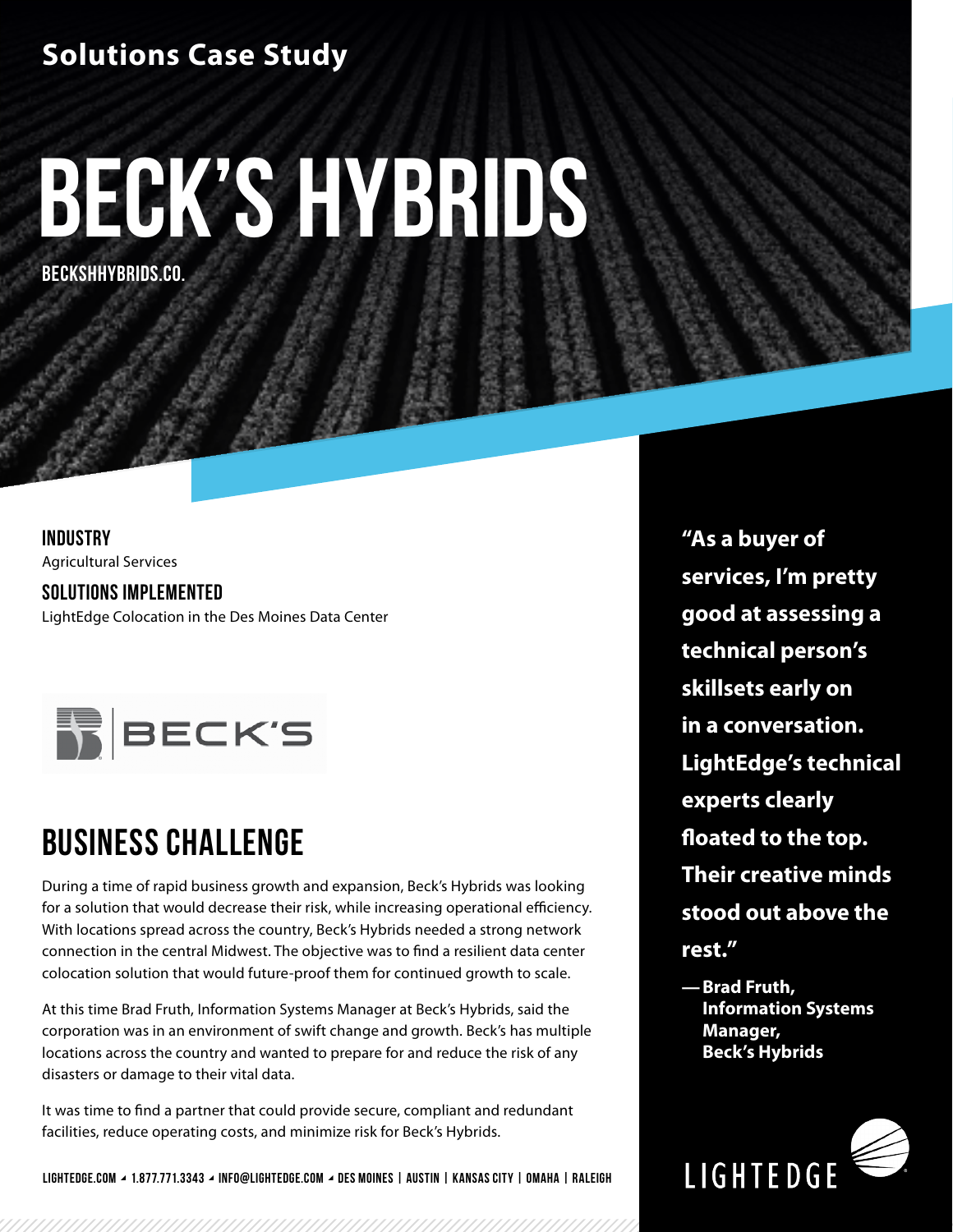# **OPTIONS CONSIDERED**

While Beck's Hybrids looked at two colocation providers in different geographical locations, they ultimately landed on LightEdge. For one, LightEdge's Midwestern locations in Des Moines, IA, Kansas City, MO and Omaha, NE were exactly what Beck's Hybrids was looking for from a disaster recovery standpoint. Because Beck's Hybrids business has been moving west into Iowa, Missouri, South Dakota, and Minnesota, they were looking for a data center hub that was high speed, secure, redundant, and near the edge.

In addition to being in the right geographical location, it was LightEdge's technical experts who helped push the deal across the finish line. Brad deeply appreciated the creative minds and extensive experience that LightEdge's technical team brought to the table. Their local people and years of experience truly helped LightEdge stand out above the other competitors.

# **SOLUTIONS**

After starting out discussing disaster recovery solutions, the conversation evolved. Beck's Hybrids ultimately decided to colocate in LightEdge's Tier III data center and utilize Talari SD-WAN.

The initiative was designed to reduce risk and increase disaster recovery and business continuity. After talking to LightEdge, Beck's Hybrids realized they needed a network in Iowa. The right solution for them was to colocate their data in infrastructure designed to enable operational and financial efficiency, reducing the burden on their IT staff. It also enabled them to tap into the leading security and compliance measures built into LightEdge's facilities and processes.

# **BUSINESS IMPACT**

Today, Beck's Hybrids takes advantage of space in LightEdge's Des Moines Data Center Campus. LightEdge's geographically dispersed facilities gave Beck's Hybrids the Midwest footprint they were looking for.

With LightEdge's technical experts that bring decades of best practices to the table, LightEdge's data center solutions have allowed Beck's Hybrids to stay on a path of growth, expansion and continued enhancement.

Currently in optimization mode, Beck's Hybrids looks forward to utilizing LightEdge's facilities to maintain uptime, and to focus their internal efforts on meeting strategic business objectives instead of monitoring the blinking lights in an in-house facility.

#### **Beck's Hybrids Overview**

Beck's Hybrids is the largest familyowned, retail seed company in the United States, serving farmers in Indiana, Illinois, Ohio, southern Michigan, western Kentucky, Tennessee, Iowa, southern Wisconsin and Missouri. Beck's understands what farmers need, because they're farmers, too.

As the largest family-owned seed company, Beck's has access to the best genetics and trait technologies from suppliers worldwide. In fact, Beck's strives to provide all customers with the tools they need to succeed on their farm.

Beck's Leadership Team offers over 100 years of combined service to Beck's customers. All team members have diligently worked in various roles within the company providing a wealth of knowledge and experience, second to none in the seed industry.

To learn more, visit www.beckshybrids.com.